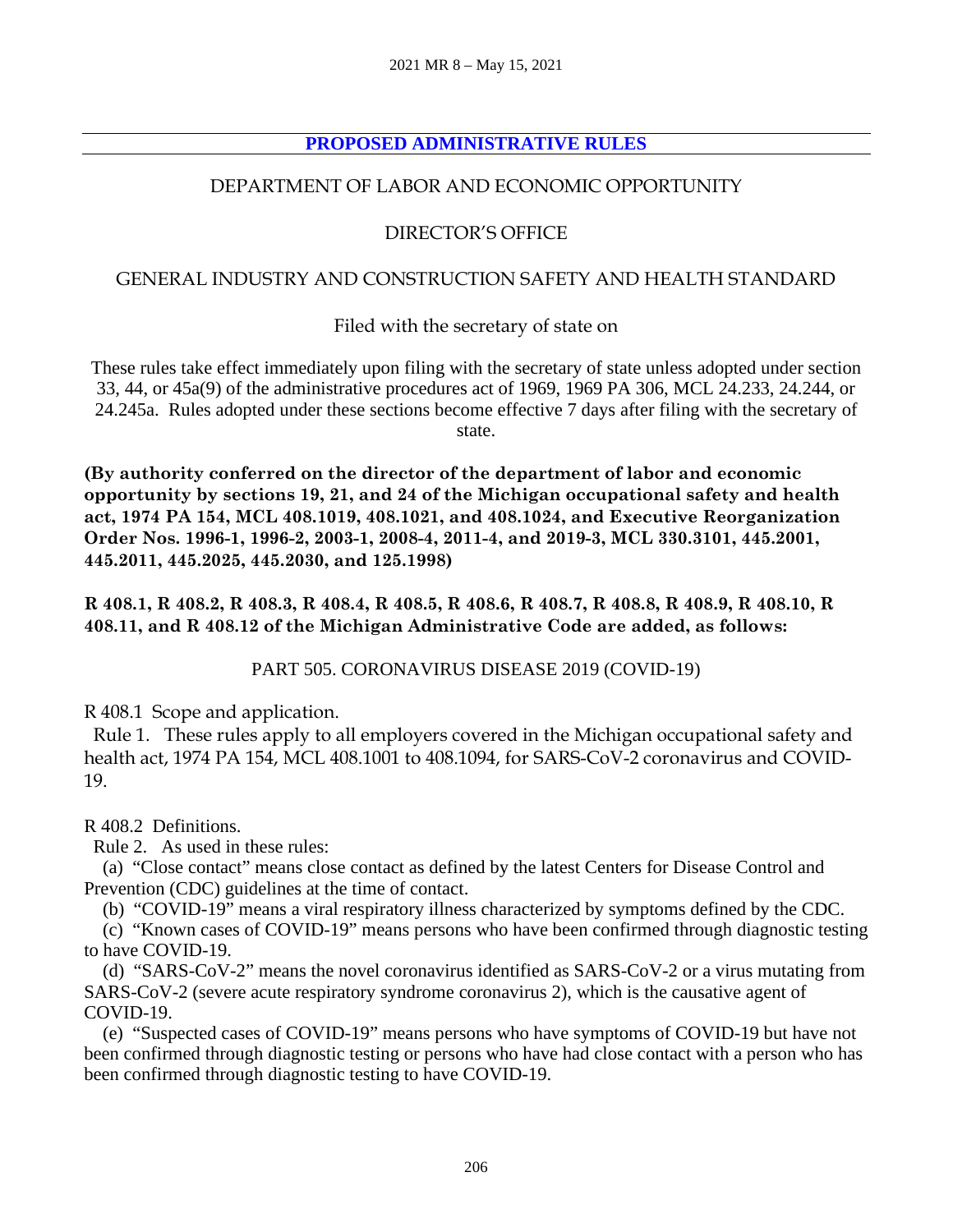R 408.3 Exposure determination for all employers.

 Rule 3. (1) The employer shall evaluate routine and reasonably anticipated tasks and procedures to determine whether there is actual or reasonably anticipated employee exposure to SARS-CoV-2.

 (2) The employer shall categorize jobs tasks and procedures into the following risk categories: (a) Lower exposure risk job tasks and procedures. These job tasks and procedures are those that do not require contact with people known to be or suspected of being infected with SARS-CoV-2 nor frequent close contact (e.g., within 6 feet) with the general public. Workers in this category have minimal occupational contact with the public and other coworkers.

 (b) Medium exposure risk job tasks and procedures. These job tasks and procedures include those that require frequent or close contact (e.g., within 6 feet) with people who may be infected with SARS-CoV-2, but who are not known or suspected COVID-19 patients. In areas without ongoing community transmission, workers in this risk group may have frequent contact with travelers who may return from locations with widespread SARS-CoV-2 transmission. In areas where there is ongoing community transmission, workers in this category may have contact with the general public (e.g., schools, highpopulation-density work environments, or high-volume retail settings).

 (c) High exposure risk job tasks and procedures. These job tasks and procedures are those with high potential for exposure to known or suspected sources of SARS-CoV-2. Workers in this category could include licensed health care professionals, medical first responders, nursing home employees, law enforcement, correctional officers, or mortuary workers.

 (d) Very high exposure risk job tasks and procedures. These job tasks and procedures are those with high potential for exposure to known or suspected sources of SARS-CoV-2 during specific medical, postmortem, or laboratory procedures. Workers in this category can include:

 (i) Healthcare workers (e.g., doctors, nurses, dentists, paramedics, or emergency medical technicians) performing aerosol-generating procedures (e.g., intubation, cough induction procedures, bronchoscopies, some dental procedures and exams, or invasive specimen collection) on known or suspected COVID-19 patients.

 (ii) Health care or laboratory personnel collecting or handling specimens from known or suspected COVID-19 patients (e.g., manipulating cultures from known or suspected COVID-19 patients).

 (iii) Morgue workers performing autopsies, which generally involve aerosol- generating procedures, on the bodies of people who are known to have or are suspected of having COVID-19 at the time of their death.

R 408.4 COVID-19 preparedness and response plan for all employers.

 Rule 4. (1) The employer shall develop and implement a written COVID-19 preparedness and response plan, consistent with the latest guidance for COVID-19 from the CDC and the Occupational Health and Safety Administration (OSHA).

 (2) The preparedness and response plan must include the employee exposure determination from R 408.3 and detail the measures the employer will implement to prevent employee exposure, including any:

- (a) Engineering controls.
- (b) Administrative controls.
- (c) Basic infection prevention measures.
- (d) Personal protective equipment.
- (e) Health surveillance.
- (f) Training.

 (3) The employer shall make the preparedness and response plan readily available to employees and their representatives, whether via website, internal network, or by hard copy.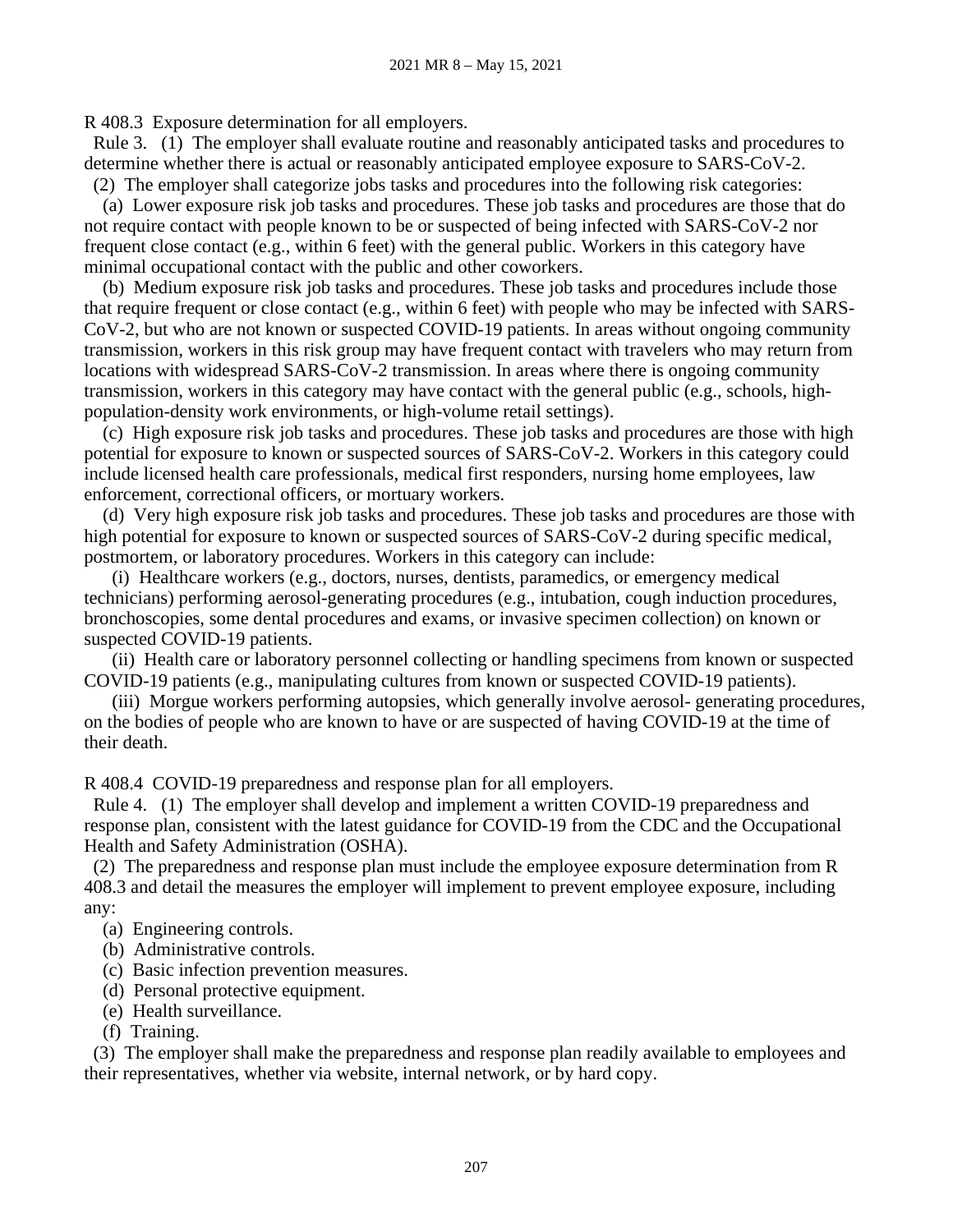R 408.5 Basic infection prevention measures for all employers.

 Rule 5. (1) The employer shall promote frequent and thorough hand washing by providing a place to wash hands. If soap and running water are not immediately available, an employer shall provide antiseptic hand sanitizers or alcohol-based hand towelettes containing at least 60% alcohol.

 (2) The employer shall require workers who are sick to not report to work or work in an isolated location.

 (3) The employer shall prohibit workers from using other workers' phones, desks, offices, or other work tools and equipment, when possible.

 (4) The employer shall increase facility cleaning and disinfection to limit exposure to SARS-CoV-2, especially on high-touch surfaces (e.g., door handles), paying special attention to parts, products, and shared equipment (e.g., tools, machinery, and vehicles).

 (5) The employer shall establish procedures for disinfection in accordance with the latest CDC guidance if it is suspected or confirmed that an employee or site visitor has a known case of COVID-19.

 (6) The employer shall use Environmental Protection Agency (EPA)-approved disinfectants that are expected to be effective against SARS-CoV-2 based on data for harder to kill viruses.

 (7) The employer shall follow the manufacturer's instructions for use of all cleaning and disinfection products (e.g., concentration, application method and contact time, and personal protective equipment).

 (8) The employer shall create a policy promoting remote work for employees to the extent that their work activities can feasibly (e.g., technical, economical, performance) be completed remotely.

R 408.6 Health surveillance for all employers.

 Rule 6. (1) The employer shall conduct a daily self-reported health screening protocol for all employees or contractors entering the workplace, including, at a minimum, a questionnaire covering symptoms and suspected or confirmed exposure to people with possible COVID-19, together with, if possible, a temperature screening.

 (2) The employer shall direct employees to promptly report any signs and symptoms of COVID-19 to the employer before or during the work shift.

 (3) The employer shall physically isolate any employees known or suspected to have COVID-19 from the remainder of the workforce, using measures such as, but not limited to:

(a) Not allowing known or suspected cases to report to work.

(b) Sending known or suspected cases away from the workplace.

 (c) Assigning known or suspected cases to work alone at a remote location (for example, their home), as their health allows.

 (4) When an employer learns of an employee, visitor, contractor, or customer with a known case of COVID-19, who was present in the workplace, the employer shall within 24 hours of learning of the known case, notify any co-workers, contractors, or suppliers who may have come into close contact with the person with a known case of COVID-19.

 (5) The employer shall allow employees with a known or suspected case of COVID-19 to return to the workplace only after they are no longer infectious according to the latest guidelines from the CDC or state or local public health authorities, whichever is more stringent.

R 408.7 Workplace controls for all employers.

 Rule 7. (1) The employer shall designate 1 or more worksite COVID-19 safety coordinators to implement, monitor, and report on the COVID-19 control strategies developed under these rules. The COVID-19 safety coordinator must remain on-site at all times when employees are present on site. An on-site employee may be designated to perform the COVID-19 safety coordinator role.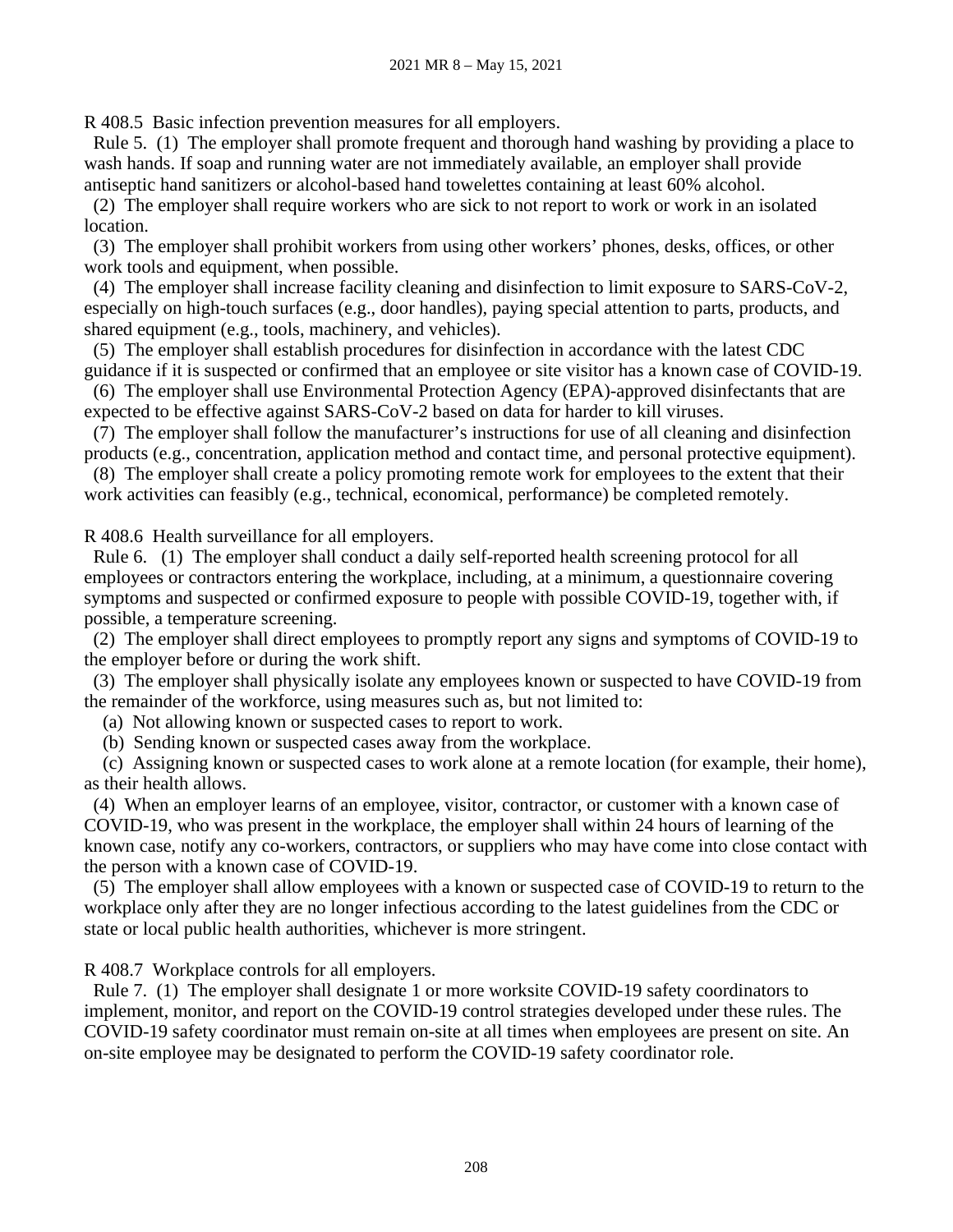(2) The employer shall place posters in the languages common in the employee population that encourage staying away from the workplace when sick, cough and sneeze etiquette, and proper hand hygiene practices.

 (3) The employer shall keep everyone on the worksite premises at least 6 feet from one another to the maximum extent possible and to reduce congestion, including using ground markings, signs, and physical barriers, as appropriate to the worksite.

(4) The employer shall provide face coverings to their employees at no cost to the employee.

 (5) The employer shall require face coverings to be worn when employees cannot consistently maintain 6 feet of separation from other individuals in the workplace and consider face shields when employees cannot consistently maintain 3 feet of separation from other individuals in the workplace.

 (6) The employer shall require face coverings in shared spaces, including during in-person meetings and in restrooms and hallways.

R 408.8 Personal protective equipment (PPE) requirements for all employers.

 Rule 8. (1) The employer shall provide employees with the types of PPE, including respirators if necessary, for protection from SARS-CoV-2 appropriate to the exposure risk associated with the job. The employer must follow the latest CDC and OSHA guidance for PPE. Note: Face coverings are not considered PPE.

 (2) The employer shall ensure that the PPE is properly fitted and worn; used consistently; regularly inspected, maintained, and replaced, as necessary; and properly removed, cleaned, and stored or disposed of to avoid contamination of self, others, or the work environment.

 (3) In establishments that provide direct care or housing to known or suspected cases of COVID-19, the employer shall ensure that employees in frequent or prolonged close contact with such cases are provided with and wear, at a minimum, an N95 respirator, goggles or face shield, and a gown.

R 408.9 Industry-specific requirements.

 Rule 9. An employer of a business, operation, or facility in the industry sectors named below shall comply with the following requirements specific for its business, operation, or facility.

(1) Construction. Businesses or operations in the construction industry must:

 (a) Create dedicated entry point or points at every worksite, if possible, for daily health screening as provided in R 408.6, or in the alternative issue stickers or other indicators to employees to show that they received a health screening before entering the worksite that day.

 (b) Identify choke points and high-risk areas where employees must stand near one another (such as hallways, hoists and elevators, break areas, water stations, and employer provided transportation) and control their access and use (including through physical barriers) to maintain physical distancing.

(c) Create protocols for minimizing personal contact upon delivery of materials to the worksite.

 (2) Manufacturing. Manufacturing facilities must create protocols for minimizing personal contact upon delivery of materials to the facility.

 (3) Retail, libraries, and museums. Retail stores that are open for in-store sales, as well as libraries and museums, must:

 (a) Create communications material for customers (e.g., signs or pamphlets) to inform them of changes to store practices and to explain the precautions the store is taking to prevent infection.

 (b) Require patrons to wear a face covering (unless the patron is unable medically to tolerate a face covering).

(c) Post signs at store entrances instructing customers to wear a face covering when inside the store.

 (d) Post signs at store entrances informing customers not to enter if they are or have recently been sick.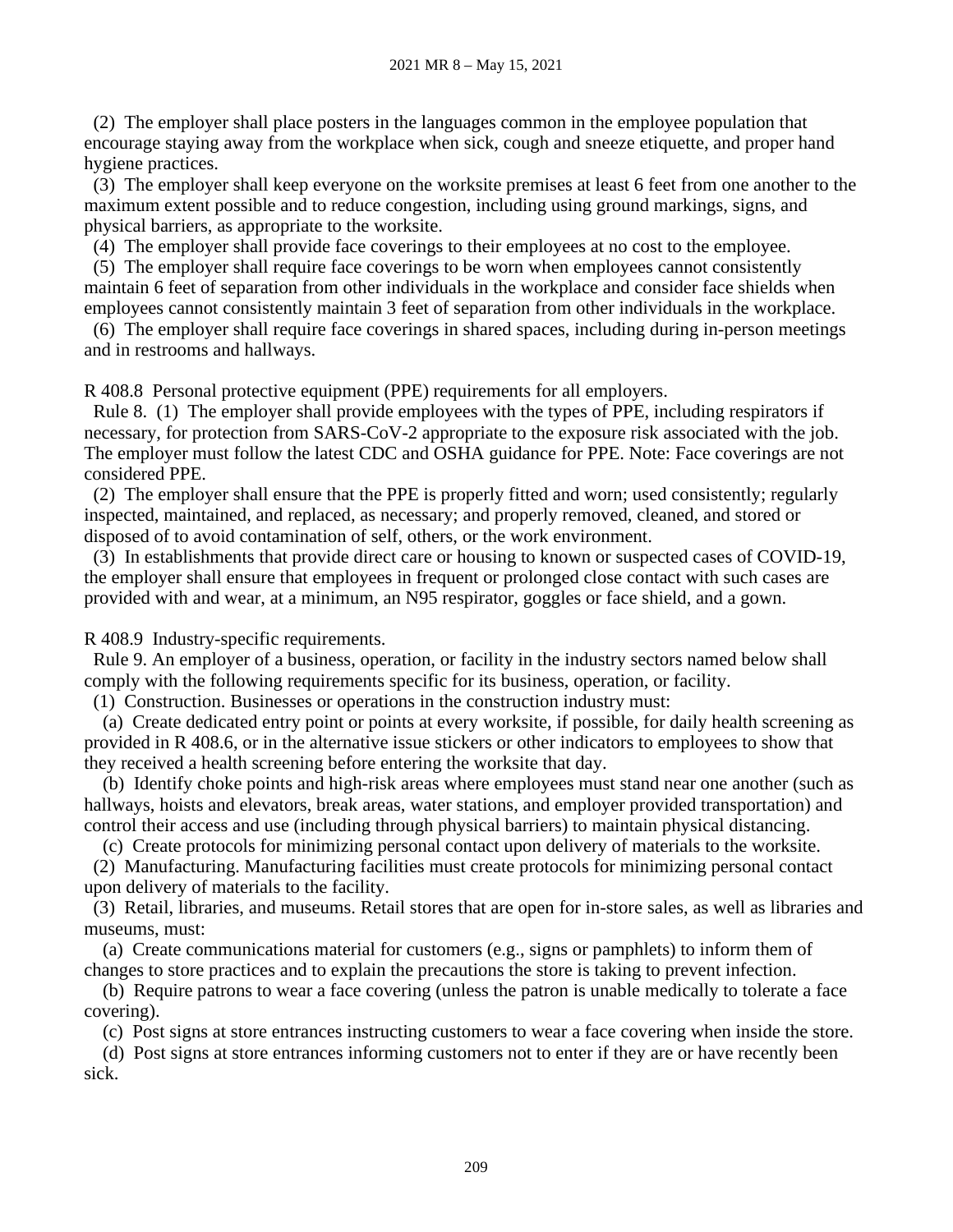(e) Configure spaces and store activities in a manner that encourages employees and customers to maintain 6 feet of distance from one another.

 (f) Install physical barriers at checkout or other service points that require close interaction, including plexiglass barriers, tape markers, or tables.

 (g) Establish an enhanced cleaning and sanitizing protocol for high-touch areas like restrooms, creditcard machines, keypads, counters, shopping carts, and other surfaces.

(4) Restaurants and bars. Restaurants and bars must:

 (a) Require 6 feet of separation between parties or groups at different tables or bar tops (e.g., spread tables out, use every other table, remove or put-up chairs or barstools that are not in use). This provision shall be rescinded 14 days after the Michigan department of health and human services (MDHHS) removes this requirement.

 (b) Require patrons to wear a face covering except when seated at their table or bar top (unless the patron is unable medically to tolerate a face covering).

 (c) Prohibit access to common areas in which people can congregate. This provision shall be rescinded 14 days after the MDHHS removes this requirement.

 (d) Create communications material for customers (e.g., signs, pamphlets) to inform them of changes to restaurant or bar practices and to explain the precautions that are being taken to prevent infection.

(e) Post signs at all entrances informing customers not to enter if they are or have recently been sick.

(f) Post signs instructing customers to wear face coverings until they are seated at their table.

 (g) Require hosts, servers, and staff to wear face coverings in the dining area in addition to areas where social distancing cannot be maintained.

 (5) Health care. Health facilities or agencies, including outpatient health-care facilities, clinics, primary care physician offices, dental offices, and veterinary clinics, must:

 (a) Post signs at entrances instructing patients to wear a face covering when in the facility, except as necessary for identification or to facilitate an examination or procedure.

 (b) Limit waiting-area occupancy to the number of individuals who can be present while staying 6 feet away from one another and ask patients, if possible, to wait in cars for their appointment to be called.

 (c) Mark or arrange waiting rooms to enable 6 feet of social distancing (e.g., by placing X's on the ground or removing seats, or both, in the waiting room).

 (d) Conduct a common health screening protocol for all patients, including a temperature check and questions about COVID-19 symptoms.

(e) Place hand sanitizer and face coverings at patient entrances.

 (f) Require patients to wear a face covering when in the facility, except as necessary for identification or to facilitate an examination or procedure.

 (g) Install physical barriers at sign-in, temperature screening, or other service points that normally require personal interaction (e.g., plexiglass, cardboard, tables).

 (6) In-home services. All businesses or operations that provide in-home services, including cleaners, repair persons, painters, and the like, must:

 (a) Maintain accurate appointment records, including date and time of service, name of client, and contact information, to aid with contact tracing.

 (b) Prior to entering the home, inquire with the customer whether anyone in the household has been diagnosed with COVID-19, is experiencing symptoms of COVID-19, or has had close contact with someone who has been diagnosed with COVID-19. If so, the business or operation must reschedule for a different time.

 (7) Personal-care services. All businesses or operations that provide barbering, cosmetology services, body art services (including tattooing and body piercing), tanning services, massage services, or similar personal-care services must: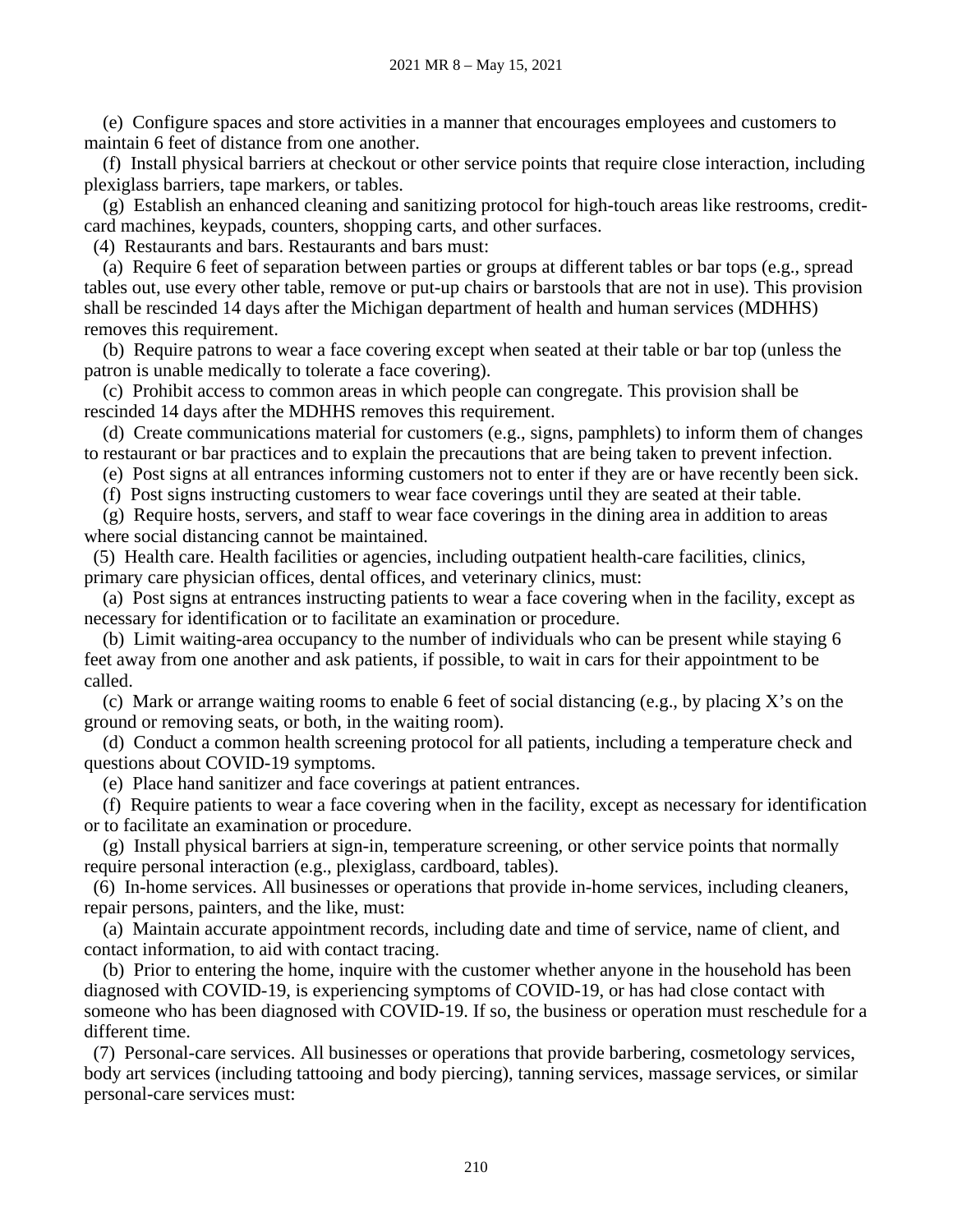(a) Post signs at all entrances instructing customers to wear a face covering when inside the facility.

(b) Post signs at all entrances informing customers not to enter if they are or have recently been sick.

 (c) Restrict entry to customers, to a caregiver of those customers, or to the minor dependents of those customers.

 (d) Limit waiting-area occupancy to the number of individuals who can be present while staying 6 feet away from one another and ask customers, if possible, to wait in cars for their appointment to be called.

 (e) Discard magazines in waiting areas and other non-essential, shared items that cannot be disinfected.

(f) Mark or arrange waiting rooms to enable 6 feet of social distancing (e.g., by placing X's on the ground or removing seats, or both, in the waiting room).

 (g) Require employees and customers to wear a face covering at all times, except that customers may temporarily remove a face covering when receiving a service that requires its removal. During services that require a customer to remove their face covering, an employee must wear a face shield or goggles in addition to the face covering.

 (8) Public accommodations. Sports and entertainment facilities, including arenas, cinemas, concert halls, performance venues, sporting venues, stadiums, and theaters, as well as places of public amusement, such as amusement parks, arcades, bingo halls, bowling alleys, night clubs, skating rinks, and trampoline parks, must:

(a) Post signs at all entrances instructing customers to wear a face covering when inside the facility.

 (b) Post signs outside of entrances informing customers not to enter if they are or have recently been sick.

 (c) Require patrons to wear a face covering (unless the patron is unable medically to tolerate a face covering).

 (d) Establish crowd-limiting measures to meter the flow of patrons (e.g., digital queuing, delineated waiting areas, parking instructions, social distance markings on ground, or cones to designate social distancing).

 (e) For sports and entertainment facilities, establish safe exit procedures for patrons (e.g., dismiss groups based on ticket number, row).

 (9) Sports and exercise facilities. Gymnasiums, fitness centers, recreation centers, exercise facilities, exercise studios, bowling alleys, roller rinks, ice rinks, and like facilities must:

(a) Post signs at all entrances instructing customers to wear a face covering when inside the facility.

 (b) Post signs outside of entrances instructing individuals not to enter if they are or have recently been sick.

(c) Mandate wearing of facial coverings at all times except when swimming.

(d) Provide equipment-cleaning products throughout the facility for use on equipment.

(e) Ensure that ventilation systems operate properly.

 (10) Meat and poultry processing. Meat and poultry processing plants must provide clean face coverings or disposable mask options for employees to use when the coverings become wet, soiled, or otherwise visibly contaminated over the course of a workday.

(11) Casinos. Casinos must:

(a) Post signs at all entrances instructing customers to wear a face covering when inside the facility.

(b) Designate entry points and exit points with extensive signage of the directional flow of patrons.

 (c) Place signs at each entrance point, cage, and throughout the casino reminding patrons of the latest CDC guidelines for social distancing practices, proper washing of hands, wearing face coverings, and to stay at home if feeling ill or sick.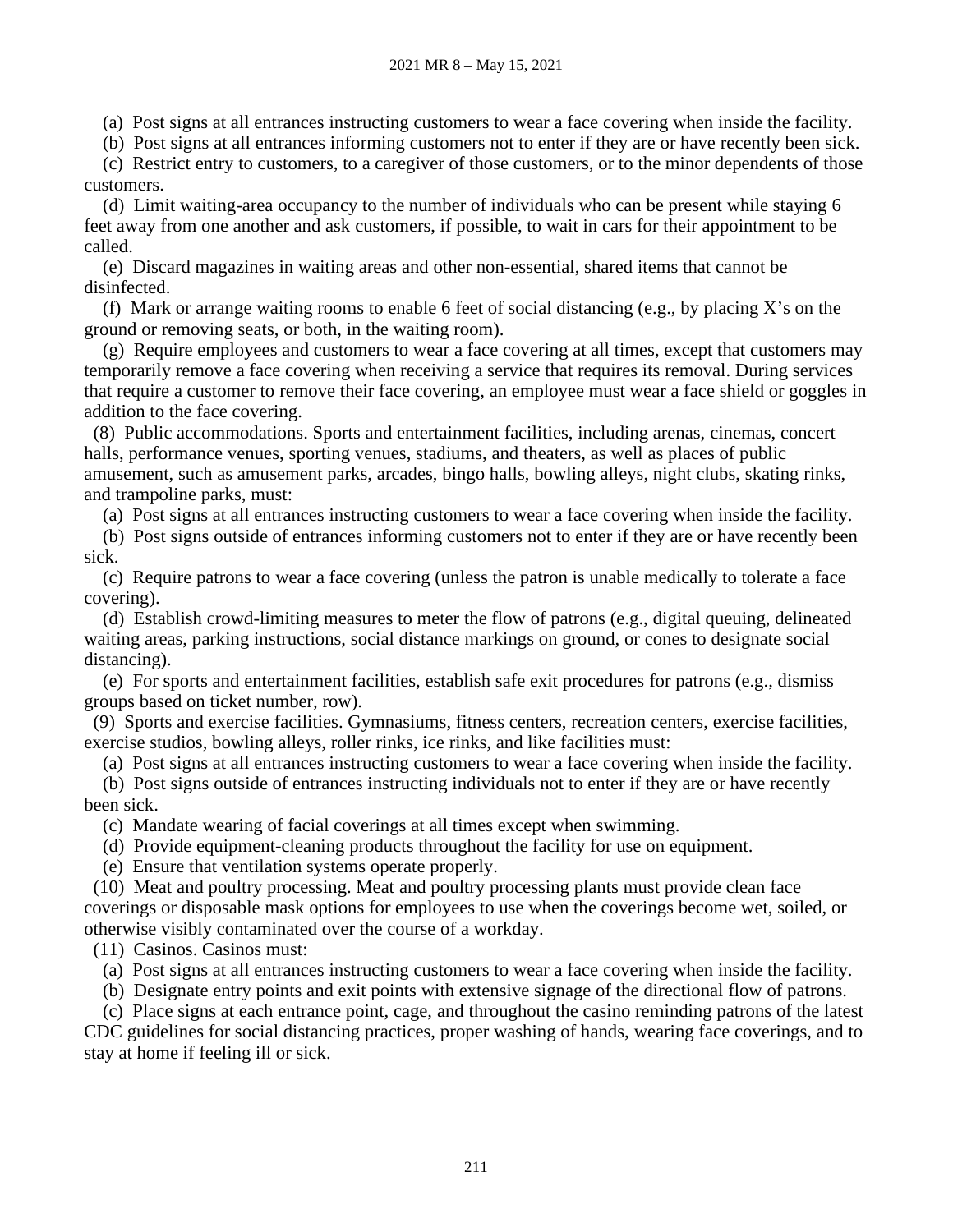(d) Conduct a daily entry health screening protocol for customers and any other individuals entering the facility, including a questionnaire covering symptoms and suspected or confirmed exposure to people with possible COVID-19, together with temperature screening.

 (e) Require patrons to wear a face covering, except while eating or drinking or for identification purposes.

R 408.10 Training requirements for all employers.

Rule 10. (1) The employer shall provide training to employees on SARS-CoV-2 and COVID-19.

(2) The employer shall provide any communication and training on COVID-19 infection control

practices in the primary languages common in the employee population.

(3) The training shall cover:

(a) Workplace infection-control practices.

(b) The proper use of personal protective equipment.

 (c) Steps the employee must take to notify the business or operation of any symptoms of COVID-19 or a suspected or confirmed diagnosis of COVID-19.

(d) How to report unsafe working conditions.

 (4) The employer shall provide updated training if it changes its preparedness and response plan or new information becomes available about the transmission of SARS-CoV-2 or diagnosis of COVID-19.

R 408.11 Recordkeeping requirements for all employers.

Rule 11. (1) Employers must maintain a record of the following requirements:

(a) Training. The employer shall maintain a record of all COVID-19 employee training.

 (b) Health screening protocols. The employer shall maintain a record of health screening for each employee or contractor entering the workplace.

 (c) Records of required notifications. The employer shall maintain a record of each notification required by R 408.6.

(2) Employers must maintain records for 6 months from time of generation.

R 408.12 Requirements for MIOSHA.

 Rule 12. Within 21 days of the expiration or rescission of any remaining emergency order issued for COVID-19 under section 2253 of the public health code, 1978 PA 368, MCL 333.2253, and the absence, expiration, or rescission of a declaration of a state of emergency issued related to COVID-19 by the governor under section 3(4) of the emergency management act, 1976 PA 390, MCL 30.403, or section 1(1) of 1945 PA 302, MCL 10.31, the department shall examine the continued need for these COVID-19 rules.